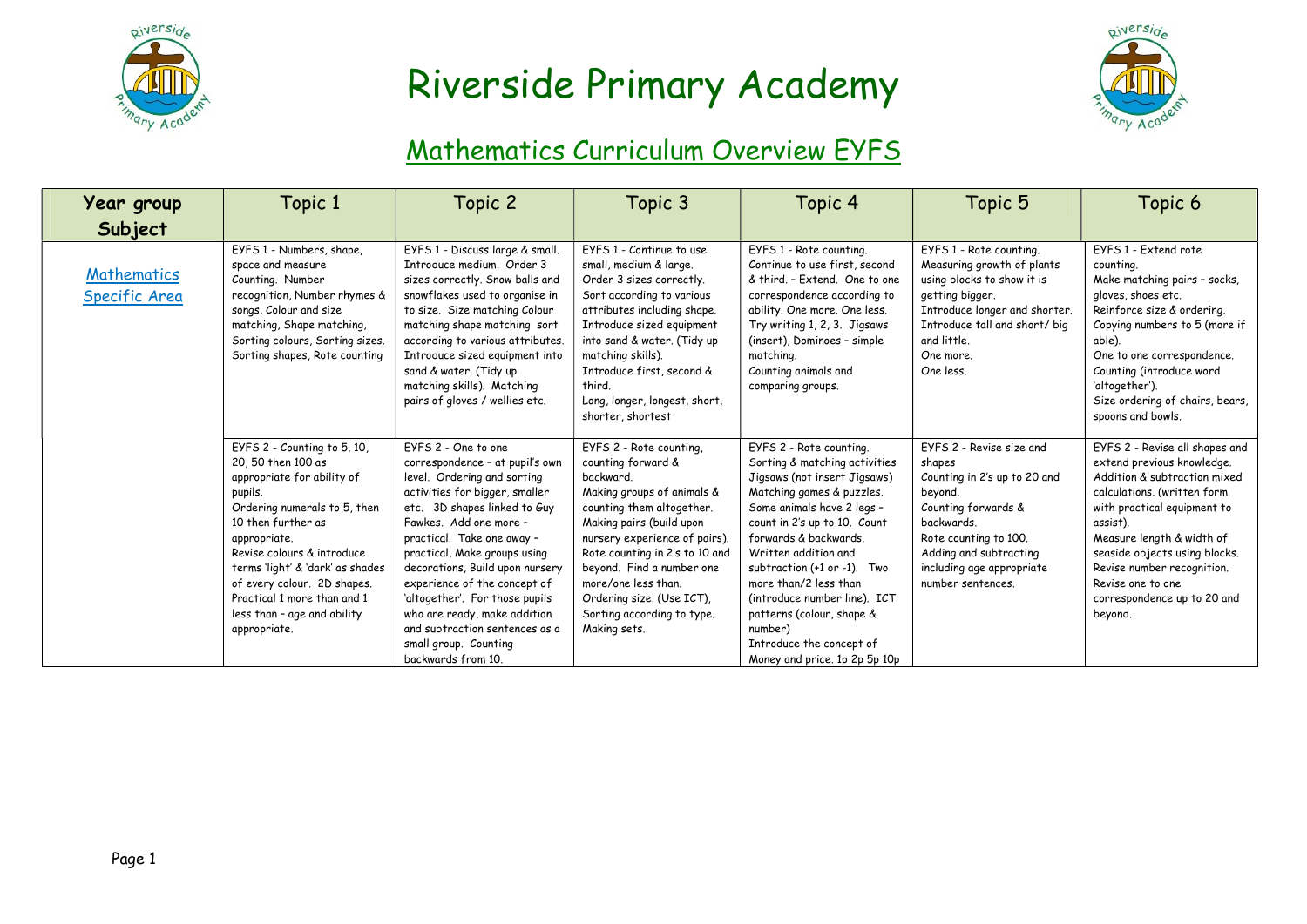



#### Mathematics Curriculum Overview Key Stage One

(The number inside the brackets identifies the number of objectives for the strand.)

The highlighted strands have greater weighting within the year group

| Year 1 | Topic 1                                                                                                                                                                                                                                                                        | Topic 2 | The highlighted STI and shave greater weighting within the year group<br>Topic 3                                                                                                                                                                                                                                                                         | Topic 4                                                                                                                                            | Topic 5                                                                                                                                                                                                                                                                                                                                                                                                                                                                                                    | Topic 6 |
|--------|--------------------------------------------------------------------------------------------------------------------------------------------------------------------------------------------------------------------------------------------------------------------------------|---------|----------------------------------------------------------------------------------------------------------------------------------------------------------------------------------------------------------------------------------------------------------------------------------------------------------------------------------------------------------|----------------------------------------------------------------------------------------------------------------------------------------------------|------------------------------------------------------------------------------------------------------------------------------------------------------------------------------------------------------------------------------------------------------------------------------------------------------------------------------------------------------------------------------------------------------------------------------------------------------------------------------------------------------------|---------|
|        | Number and Place Value (5 over the year)<br>Diagnostic for unit<br>Plan from diagnostic<br>Approx. 4 - 5 weeks<br>Addition, Subtraction(5 over the year),<br>Multiplication and Division (1 over the year)<br>Diagnostic for unit<br>Plan from diagnostic<br>Approx. 5-6 weeks |         | Fractions and Decimals(2 over the year)<br>Diagnostic for unit<br>Plan from diagnostic<br>Approx. 2 weeks<br>Measurement (12 over the year)<br>Diagnostic for unit<br>Plan from diagnostic<br>Approx. 3-4 weeks<br>Geometry - shapes(2 over the year), position (1<br>over the year)<br>Diagnostic for unit<br>Plan from diagnostic<br>Approx. 1-2 weeks |                                                                                                                                                    | Addition, Subtraction(5 over the year),<br>Multiplication and division (1 over the year)<br>Approx. 4 - 5 weeks<br>End-topic assessment to check progress and<br>extension for Greater Depth pupils.<br>Fractions and Decimals(2 over the year)<br>Approx. 2 weeks<br>End-topic assessment to check progress and<br>extension for Greater Depth pupils.<br><b>Measurement (12 over the year)</b><br>Approx. 3-4 weeks<br>End-topic assessment to check progress and<br>extension for Greater Depth pupils. |         |
|        |                                                                                                                                                                                                                                                                                |         |                                                                                                                                                                                                                                                                                                                                                          | Number and Place Value (5 over the year)<br>Approx. 4-5 weeks<br>End-topic assessment to check progress and<br>extension for Greater Depth pupils. | Geometry - shapes(2 over the year), position (1<br>over the year)<br>Approx. 1-2 weeks<br>End-topic assessment to check progress and<br>extension for Greater Depth pupils.                                                                                                                                                                                                                                                                                                                                |         |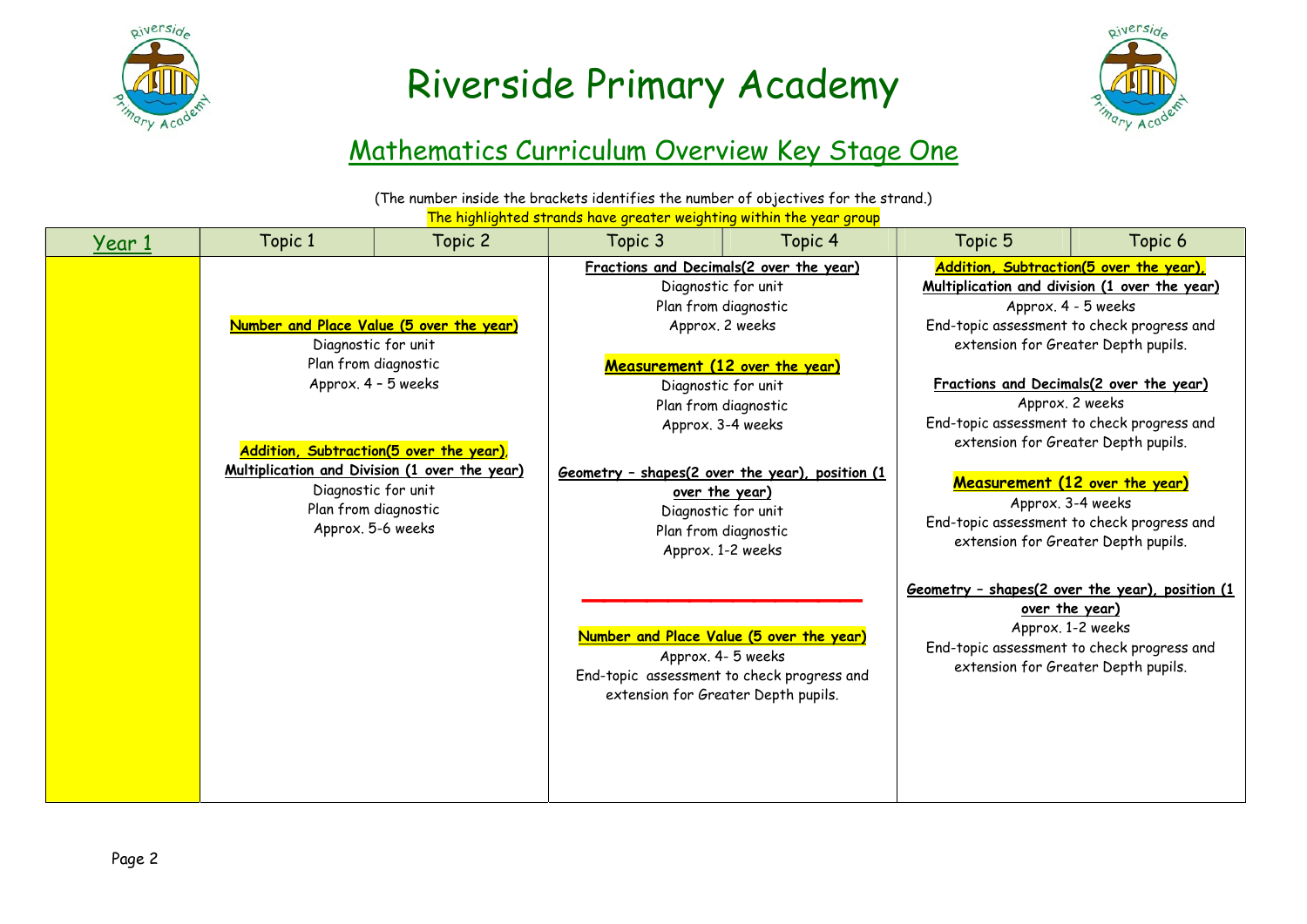



#### Mathematics Curriculum Overview Key Stage One

(The number inside the brackets identifies the number of objectives for the strand.) The highlighted strands have greater weighting within the year group

| Year 2 | Topic 1                                                                                                                                                                                                                                                                                                             | Topic 2 | Topic 3                                                                                                                                                                                                                | Topic 4                                                         | Topic 5                                                                                                                                                                                                                                                                                                          | Topic 6 |
|--------|---------------------------------------------------------------------------------------------------------------------------------------------------------------------------------------------------------------------------------------------------------------------------------------------------------------------|---------|------------------------------------------------------------------------------------------------------------------------------------------------------------------------------------------------------------------------|-----------------------------------------------------------------|------------------------------------------------------------------------------------------------------------------------------------------------------------------------------------------------------------------------------------------------------------------------------------------------------------------|---------|
|        | Analysis work from SPTO approx. 2<br>Number and Place Value (7 over the year)<br>Diagnostic for unit<br>Plan from diagnostic<br>Approx. 4 - 5 weeks<br>Addition, Subtraction(9 over the year),<br>Multiplication and Division (4 over the year)<br>Diagnostic for unit<br>Plan from diagnostic<br>Approx. 6-7 weeks |         | Fractions and Decimals (2 over the year)<br>Diagnostic for unit<br>Plan from diagnostic<br>Approx. 2 weeks<br><b>Measurement (8 over the year)</b><br>Diagnostic for unit<br>Plan from diagnostic<br>Approx. 2-3 weeks |                                                                 | Addition, Subtraction(9 over the year),<br>Multiplication and division (4 over the year)<br>Approx. 4 - 5 weeks<br>End-topic assessment to check progress and<br>extension for Greater Depth pupils.<br>Fractions and Decimals(2 over the year)<br>Approx. 2 weeks<br>End-topic assessment to check progress and |         |
|        |                                                                                                                                                                                                                                                                                                                     |         | Geometry - shapes(4 over the year), position (2<br>over the year)<br>Diagnostic for unit<br>Plan from diagnostic<br>Approx. 1-2 weeks<br>Statistics Ratio, Proportion, Algebra (3 over<br>the year)<br>Approx. 1 week  |                                                                 | extension for Greater Depth pupils.<br>Measurement (8 over the year)<br>Approx. 3-4 weeks<br>End-topic assessment to check progress and<br>extension for Greater Depth pupils.                                                                                                                                   |         |
|        |                                                                                                                                                                                                                                                                                                                     |         |                                                                                                                                                                                                                        |                                                                 | Geometry - shapes (4 over the year), position<br>(2 over the year)<br>Approx. 1-2 weeks<br>End-topic assessment to check progress and<br>extension for Greater Depth pupils.                                                                                                                                     |         |
|        |                                                                                                                                                                                                                                                                                                                     |         | Number and Place Value (7 over the year)<br>extension for Greater Depth pupils.                                                                                                                                        | Approx. 4-5 weeks<br>End-topic assessment to check progress and | Statistics Ratio, Proportion, Algebra (3 over<br>the year)<br>Approx. 1 week<br>End-topic assessment to check progress and<br>extension for Greater Depth pupils.                                                                                                                                                |         |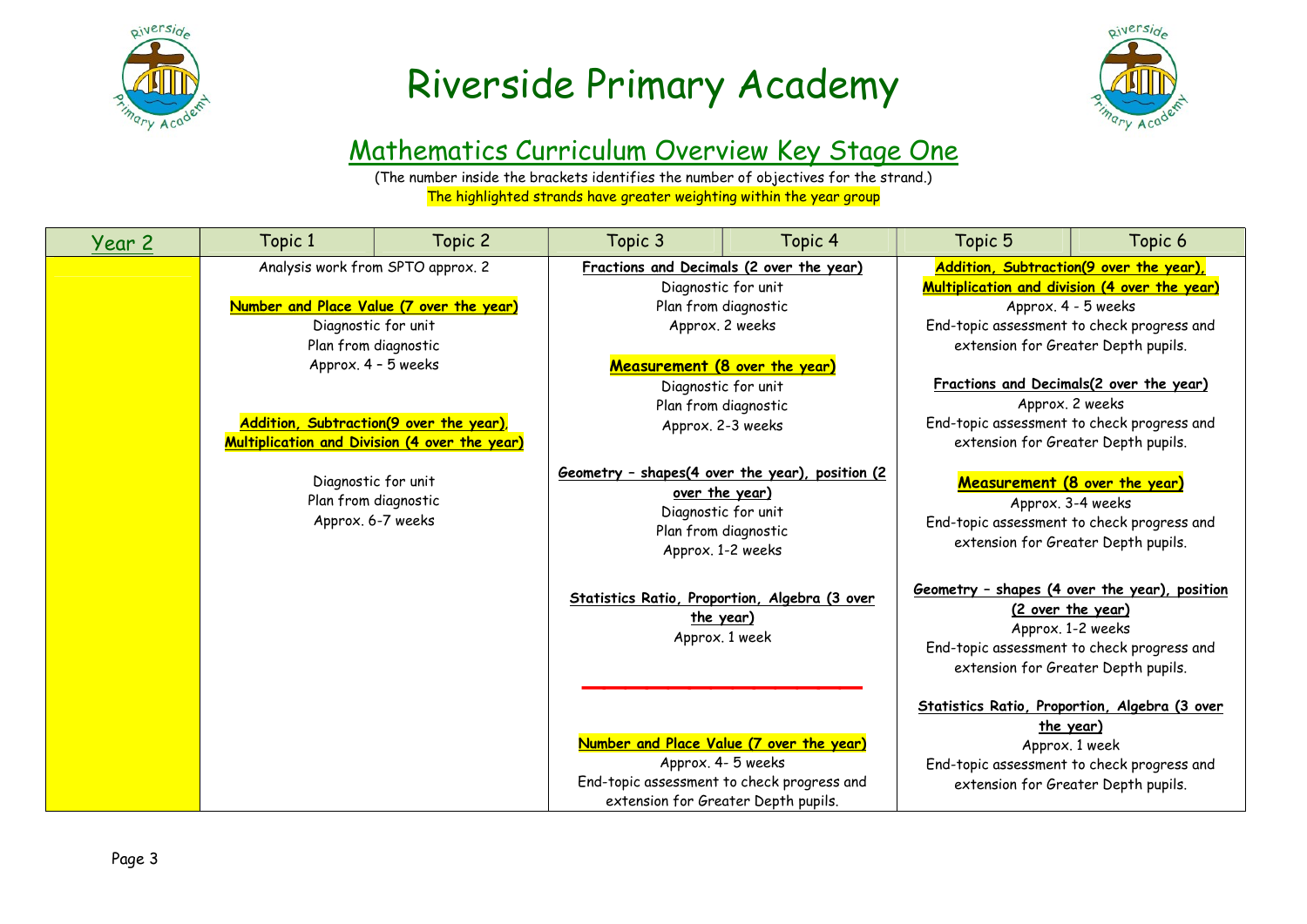



### Mathematics Curriculum Overview – Lower Key Stage Two

(The number inside the brackets identifies the number of objectives for the strand.) The highlighted strands have greater weighting within the year group

| Year 3 | Topic 1                                                                                                                                                                                                                                                                                                | Topic 2                                                                                                                                               | Topic 3                                                                                                                                                                                                                                                                                                  | Topic 4                                                                                                                                              | Topic 5                                                                                                                                                                                                                                                                                                                                                                                           | Topic 6                                                                                                                                                                                                                                                                                                                                                                                           |
|--------|--------------------------------------------------------------------------------------------------------------------------------------------------------------------------------------------------------------------------------------------------------------------------------------------------------|-------------------------------------------------------------------------------------------------------------------------------------------------------|----------------------------------------------------------------------------------------------------------------------------------------------------------------------------------------------------------------------------------------------------------------------------------------------------------|------------------------------------------------------------------------------------------------------------------------------------------------------|---------------------------------------------------------------------------------------------------------------------------------------------------------------------------------------------------------------------------------------------------------------------------------------------------------------------------------------------------------------------------------------------------|---------------------------------------------------------------------------------------------------------------------------------------------------------------------------------------------------------------------------------------------------------------------------------------------------------------------------------------------------------------------------------------------------|
|        | Analysis work from SPTO<br>approx. 2<br>Number and Place Value (7 over the year)<br>Approx. 2 weeks<br>Mid-topic assessment to check progress<br>Addition, Subtraction(6 over the year),<br>Multiplication and Division (3 over the year)<br>Approx. 4 weeks<br>Mid-topic assessment to check progress |                                                                                                                                                       | <b>Measurement (9 over the year)</b><br>Approx. 4 - 5 weeks<br>Mid-topic assessment to check progress<br>Geometry - shapes (6 over the year),<br>Approx. 2-3 weeks<br>Mid-topic assessment to check progress<br>Statistics (2 over the year)<br>Approx. 1 week<br>Mid-topic assessment to check progress |                                                                                                                                                      | Addition, Subtraction(6 over the year),<br>Multiplication and Division (3 over the year)<br>Approx. 3 - 4 weeks<br>End-topic assessment to check progress and<br>extension for Greater Depth pupils.<br>Fractions and Decimals(8 over the year)<br>Approx. 2-3 weeks<br>End-topic assessment to check progress and<br>extension for Greater Depth pupils.<br><b>Measurement (9 over the year)</b> |                                                                                                                                                                                                                                                                                                                                                                                                   |
|        |                                                                                                                                                                                                                                                                                                        | Fractions and Decimals(8 over the year)<br>Approx. 3 weeks<br>Mid-topic assessment to check progress<br>(begin in autumn term and carry in to spring) |                                                                                                                                                                                                                                                                                                          | Number and Place Value (7 over the year)<br>Approx. 2 - 3 weeks<br>End-topic assessment to check progress and<br>extension for Greater Depth pupils. |                                                                                                                                                                                                                                                                                                                                                                                                   | Approx. 3 - 4 weeks<br>End-topic assessment to check progress and<br>extension for Greater Depth pupils.<br>Geometry - shapes(6 over the year).<br>Approx. $2 - 3$<br>End-topic assessment to check progress and<br>extension for Greater Depth pupils.<br>Statistics (2 over the year)<br>Approx. 1-2 weeks<br>End-topic assessment to check progress and<br>extension for Greater Depth pupils. |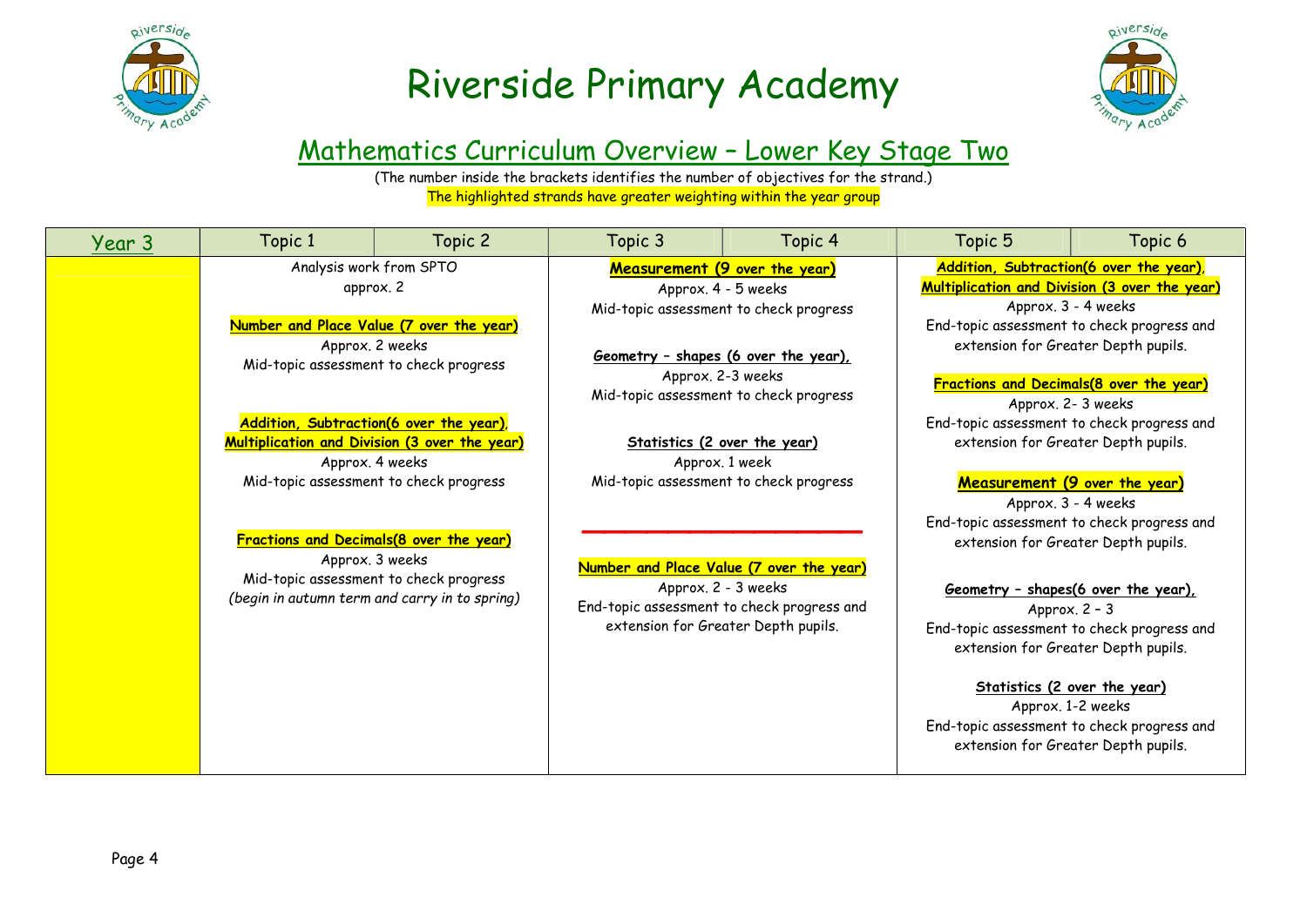



### Mathematics Curriculum Overview – Lower Key Stage Two

(The number inside the brackets identifies the number of objectives for the strand.)

|        |                                      |                                                                  | The highlighted strands have greater weighting within the year group |                                                                    |                                                                                   |                                                                                   |  |
|--------|--------------------------------------|------------------------------------------------------------------|----------------------------------------------------------------------|--------------------------------------------------------------------|-----------------------------------------------------------------------------------|-----------------------------------------------------------------------------------|--|
| Year 4 | Topic 1                              | Topic 2                                                          | Topic 3                                                              | Topic 4                                                            | Topic 5                                                                           | Topic 6                                                                           |  |
|        | Analysis work from SPTO<br>approx. 2 |                                                                  |                                                                      | Measurement (6 over the year)                                      |                                                                                   | Addition, Subtraction(3 over the year),                                           |  |
|        |                                      |                                                                  |                                                                      | Approx. 3 - 4 weeks<br>Mid-topic assessment to check progress      |                                                                                   | Multiplication and Division (7 over the year)<br>Approx. 4 - 5weeks               |  |
|        |                                      | Number and Place Value (9 over the year)<br>Approx. 3 weeks      |                                                                      | Geometry - shapes (4 over the year), Position<br>(3 over the year) |                                                                                   | End-topic assessment to check progress and<br>extension for Greater Depth pupils. |  |
|        |                                      | Mid-topic assessment to check progress                           |                                                                      |                                                                    |                                                                                   |                                                                                   |  |
|        |                                      | Addition, Subtraction(3 over the year),                          |                                                                      | Approx. 2 weeks                                                    |                                                                                   | Fractions and Decimals(10 over the year)<br>Approx. 4 - 5 weeks                   |  |
|        |                                      | Multiplication and Division (7 over the year)<br>Approx. 4 weeks | Mid-topic assessment to check progress                               |                                                                    | End-topic assessment to check progress and<br>extension for Greater Depth pupils. |                                                                                   |  |
|        |                                      | Mid-topic assessment to check progress                           |                                                                      | Statistics (2 over the year)                                       |                                                                                   |                                                                                   |  |
|        |                                      | Fractions and Decimals(10 over the year)                         |                                                                      | Approx. 1 weeks<br>Mid-topic assessment to check progress          |                                                                                   | Measurement (6 over the year)<br>Approx. 2 - 3weeks                               |  |
|        |                                      | Approx. 4 weeks<br>Mid-topic assessment to check progress        |                                                                      |                                                                    |                                                                                   | End-topic assessment to check progress and                                        |  |
|        |                                      | (begin in autumn term and carry in to spring)                    |                                                                      |                                                                    |                                                                                   | extension for Greater Depth pupils.                                               |  |
|        |                                      |                                                                  |                                                                      | Number and Place Value (9 over the year)                           |                                                                                   | Geometry - shapes(4 over the year), Position                                      |  |
|        |                                      |                                                                  |                                                                      | Approx. 3 - 4 weeks<br>End-topic assessment to check progress and  |                                                                                   | (3 over the year)<br>for unit                                                     |  |
|        |                                      |                                                                  |                                                                      | extension for Greater Depth pupils.                                |                                                                                   | Approx. $2 - 3$                                                                   |  |
|        |                                      |                                                                  |                                                                      |                                                                    |                                                                                   | End-topic assessment to check progress and<br>extension for Greater Depth pupils. |  |
|        |                                      |                                                                  |                                                                      |                                                                    |                                                                                   | Statistics (2 over the year)                                                      |  |
|        |                                      |                                                                  |                                                                      |                                                                    |                                                                                   | Approx. 2 - 3 weeks<br>End-topic assessment to check progress and                 |  |
|        |                                      |                                                                  |                                                                      |                                                                    |                                                                                   | extension for Greater Depth pupils.                                               |  |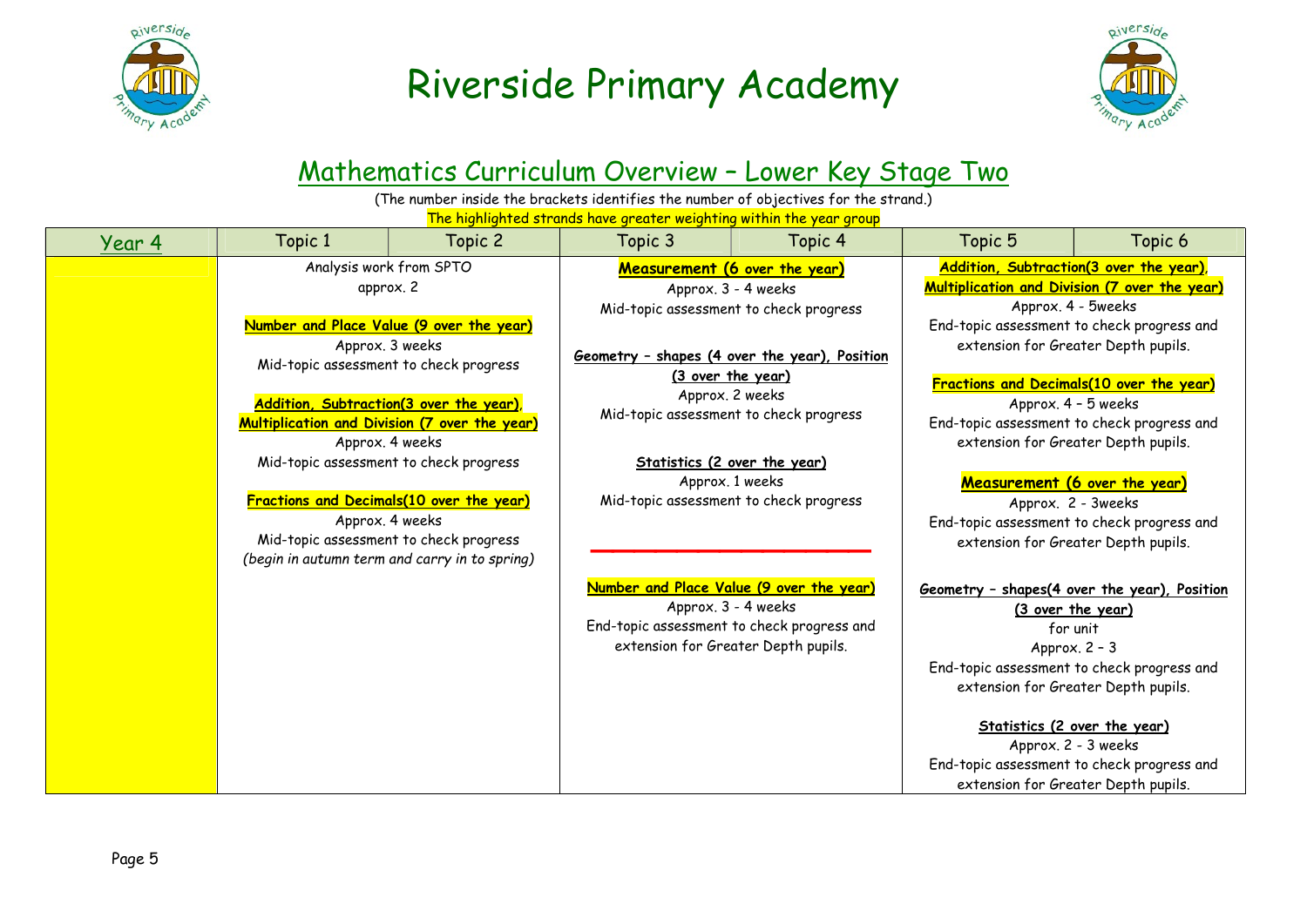



### Mathematics Curriculum Overview – Upper Key Stage Two

(The number inside the brackets identifies the number of objectives for the strand.) The highlighted strands have greater weighting within the year group

| Year 5 | Topic 1                                                                                                                                          | Topic 2                                                                                                                                                | Topic 3                                                                                                                                          | Topic 4 | Topic 5                                                                                                                                                                   | Topic 6 |  |
|--------|--------------------------------------------------------------------------------------------------------------------------------------------------|--------------------------------------------------------------------------------------------------------------------------------------------------------|--------------------------------------------------------------------------------------------------------------------------------------------------|---------|---------------------------------------------------------------------------------------------------------------------------------------------------------------------------|---------|--|
|        | Analysis work from SPTO<br>approx. 2                                                                                                             |                                                                                                                                                        | <b>Measurement (7 over the year)</b><br>Approx. 3 - 4 weeks                                                                                      |         | Addition, Subtraction(4 over the year),<br>Multiplication and Division (11 over the year)                                                                                 |         |  |
|        | Number and Place Value (6 over the year)<br>Approx. 2 weeks<br>Mid-topic assessment to check progress<br>Addition, Subtraction(4 over the year), |                                                                                                                                                        | Mid-topic assessment to check progress<br>Geometry - shapes (8 over the year), Position<br>(1 over the year)<br>Approx. 3 weeks                  |         | Approx. 4<br>End-topic assessment to check progress and<br>extension for Greater Depth pupils.<br>Fractions and Decimals(12 over the year)<br>Approx. 3 weeks             |         |  |
|        |                                                                                                                                                  | Multiplication and Division (11 over the year)<br>Approx. 4 weeks<br>Mid-topic assessment to check progress                                            | Mid-topic assessment to check progress<br>Statistics (2 over the year)<br>Approx. 2 weeks                                                        |         | End-topic assessment to check progress and<br>extension for Greater Depth pupils.<br>Measurement (7 over the year)                                                        |         |  |
|        |                                                                                                                                                  | Fractions and Decimals(12 over the year)<br>Approx. 3 weeks<br>Mid-topic assessment to check progress<br>(begin in autumn term and carry in to spring) | Mid-topic assessment to check progress                                                                                                           |         | Approx. 2 - 3weeks<br>End-topic assessment to check progress and<br>extension for Greater Depth pupils.                                                                   |         |  |
|        |                                                                                                                                                  |                                                                                                                                                        | Number and Place Value (6 over the year)<br>Approx. 2 weeks<br>End-topic assessment to check progress and<br>extension for Greater Depth pupils. |         | Geometry - shapes(8 over the year), Position (1<br>over the year)<br>approx. $2 - 3$<br>End-topic assessment to check progress and<br>extension for Greater Depth pupils. |         |  |
|        |                                                                                                                                                  |                                                                                                                                                        |                                                                                                                                                  |         | Statistics (2 over the year)<br>Approx. 2 - 3 weeks<br>End-topic assessment to check progress and<br>extension for Greater Depth pupils.                                  |         |  |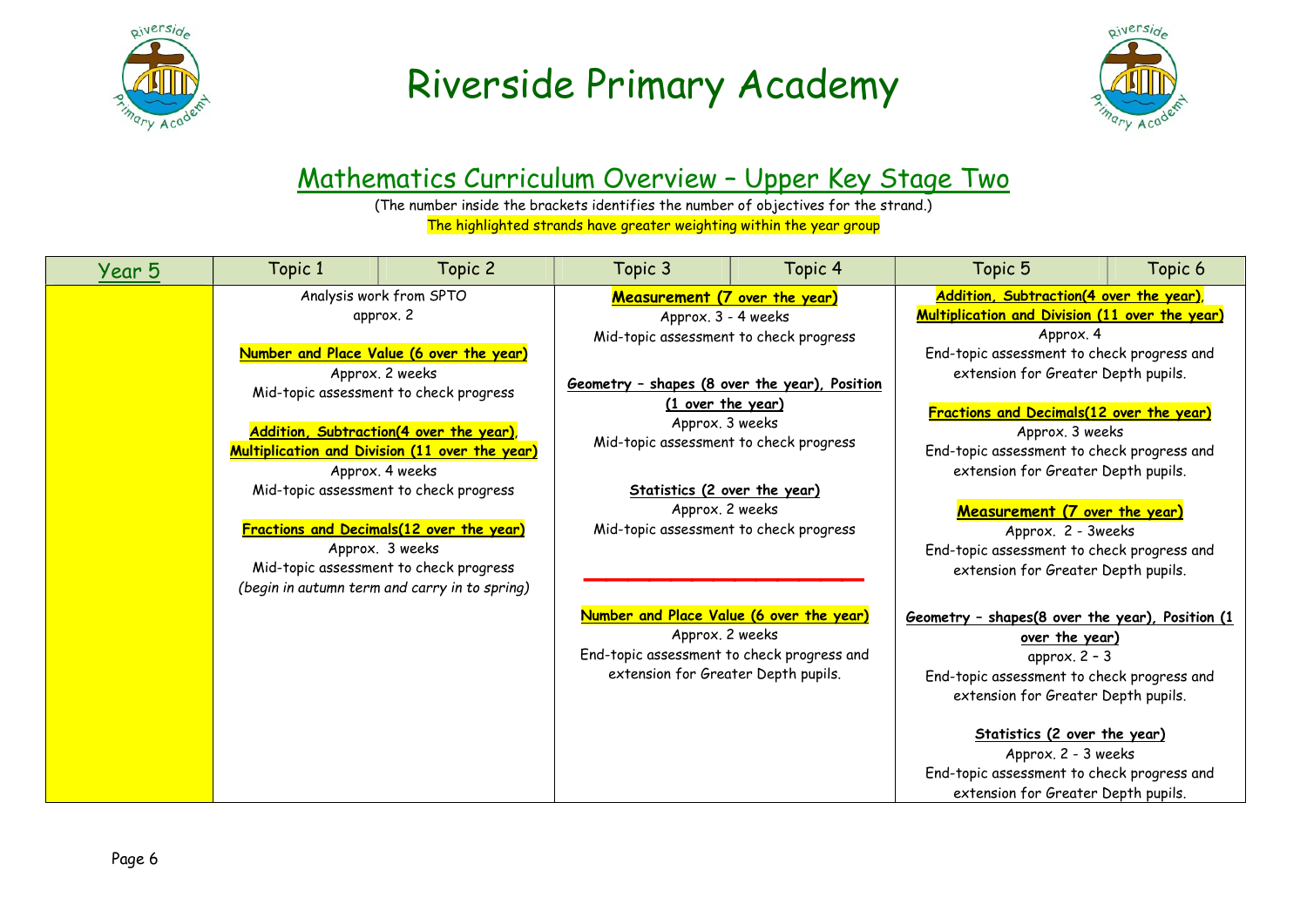

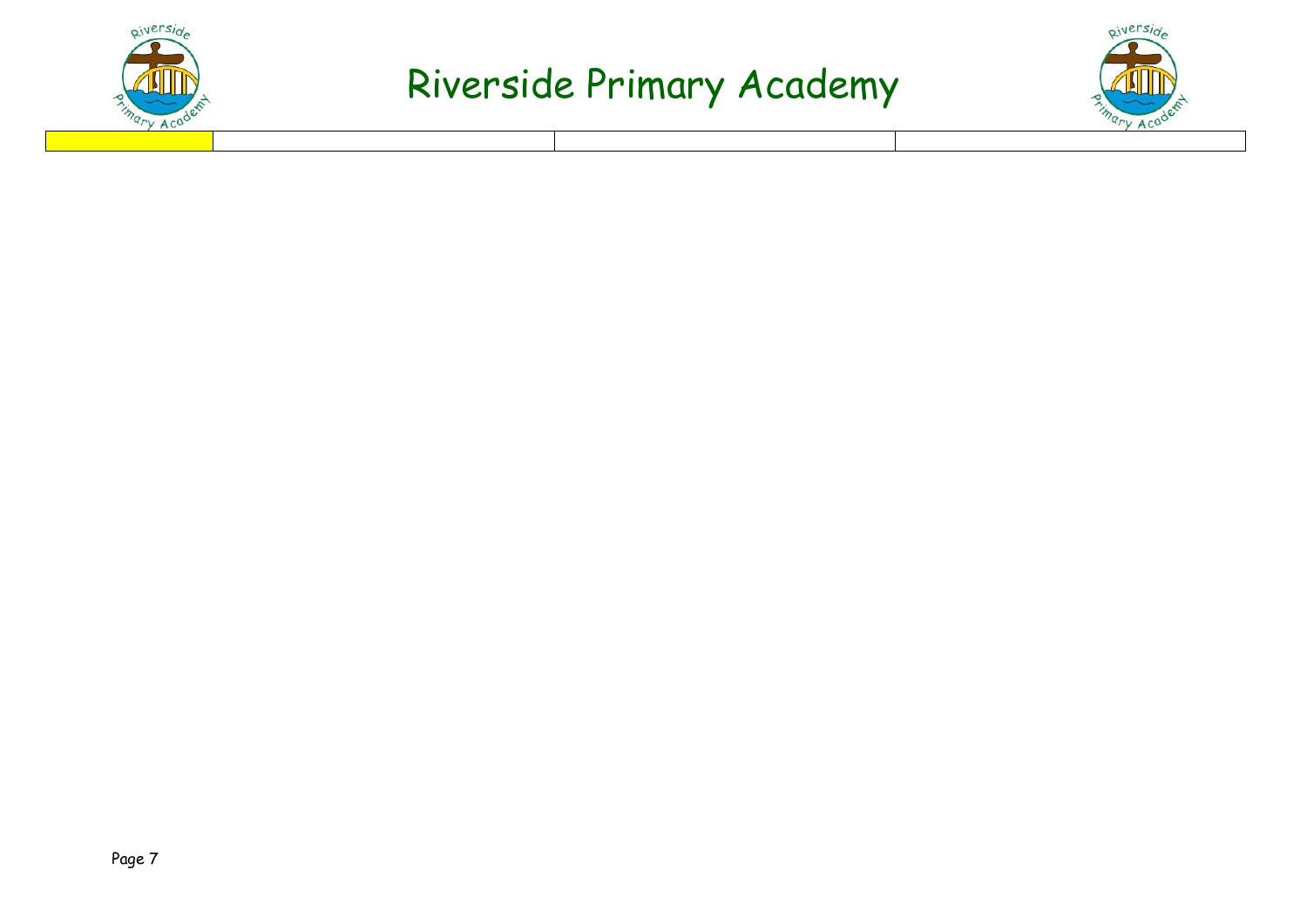



### Mathematics Curriculum Overview – Upper Key Stage Two

(The number inside the brackets identifies the number of objectives for the strand.)

The highlighted strands have greater weighting within the year group

| Year 6 | Topic 1                                                                                                                                                                                                                                                                                                                                                                                                                                                | Topic 2 | Topic 3                                                                                                                                                                                                                                                                                                  | Topic 4                                  | Topic 5                                                                                                                             | Topic 6           |
|--------|--------------------------------------------------------------------------------------------------------------------------------------------------------------------------------------------------------------------------------------------------------------------------------------------------------------------------------------------------------------------------------------------------------------------------------------------------------|---------|----------------------------------------------------------------------------------------------------------------------------------------------------------------------------------------------------------------------------------------------------------------------------------------------------------|------------------------------------------|-------------------------------------------------------------------------------------------------------------------------------------|-------------------|
|        | Analysis work from SPTO                                                                                                                                                                                                                                                                                                                                                                                                                                |         |                                                                                                                                                                                                                                                                                                          | Number and Place Value (4 over the year) |                                                                                                                                     | Revision for SATs |
|        | approx. 2<br>Number and Place Value (4 over the year)<br>Mid-topic assessment to check progress<br>Addition, Subtraction(O over the year),<br>Multiplication and Division (9 over the year)<br>Mid-topic assessment to check progress                                                                                                                                                                                                                  |         | Approx. 1 weeks<br>End-topic assessment to check progress and<br>extension for Greater Depth pupils.<br>Addition, Subtraction(0 over the year),<br>Multiplication and Division (9 over the year)<br>Approx. 3 weeks<br>End-topic assessment to check progress and<br>extension for Greater Depth pupils. |                                          | Preparation for mathematics in secondary<br>school.<br>Links with maths skills for future careers.<br>managing money and budgeting. |                   |
|        | Fractions and Decimals(11 over the year)<br>Mid-topic assessment to check progress<br>(begin in autumn term and carry in to spring)<br><b>Measurement (7 over the year)</b><br>Mid-topic assessment to check progress<br>Geometry - shapes (5 over the year), Position<br>(2 over the year)<br>Mid-topic assessment to check progress<br>Ratio (4 over the year) Algebra (5 over the<br>year) Statistics (2)<br>Mid-topic assessment to check progress |         | Fractions and Decimals(11 over the year)<br>Approx. 3 weeks<br>End-topic assessment to check progress and<br>extension for Greater Depth pupils.<br><b>Measurement (7 over the year)</b><br>Approx. 3weeks<br>End-topic assessment to check progress and<br>extension for Greater Depth pupils.          |                                          |                                                                                                                                     |                   |
|        |                                                                                                                                                                                                                                                                                                                                                                                                                                                        |         | Geometry - shapes(5 over the year), Position<br>(2 over the year)<br>Approx. 3<br>End-topic assessment to check progress and<br>extension for Greater Depth pupils.<br>Ratio (4 over the year) Algebra (5 over the                                                                                       |                                          |                                                                                                                                     |                   |
|        |                                                                                                                                                                                                                                                                                                                                                                                                                                                        |         | year) Statistics (2)<br>Approx. 3 weeks                                                                                                                                                                                                                                                                  |                                          |                                                                                                                                     |                   |